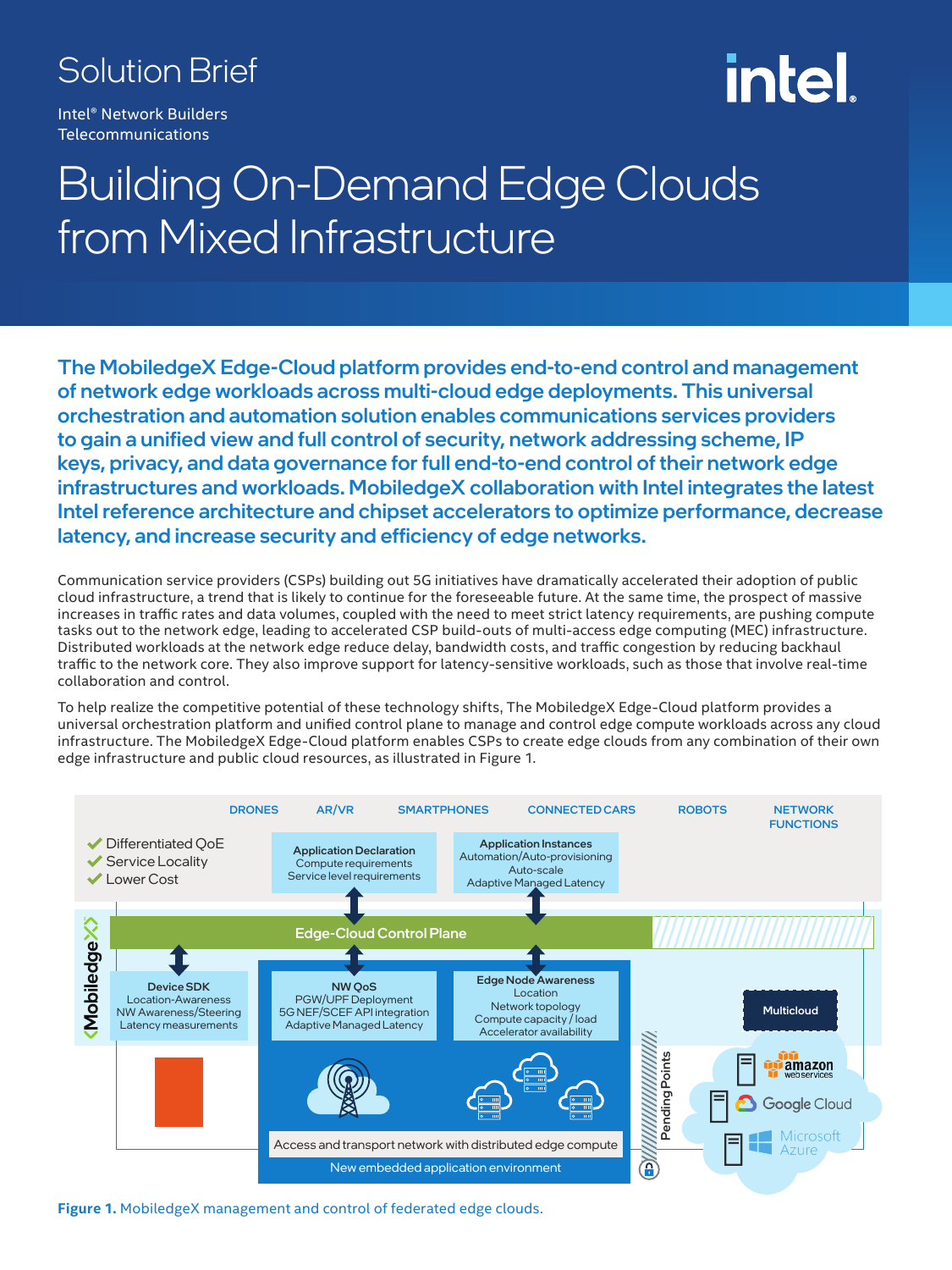This approach allows CSPs to retain full control while being able to partner with multi-cloud and hybrid cloud infrastructure providers. Edge cloud resources can be used for internal workload functions, or they can be offered to customers to deploy and execute their own workloads across multi-cloud edge environments tailored to their individual needs. The MobiledgeX Edge-Cloud platform manages applications and workloads across heterogeneous topologies while protecting data privacy and security. Application developers onboard their services globally and declare their own defined service levels. Then the MobiledgeX Edge-Cloud solution dynamically orchestrates edge services to the appropriate developer selected to enable network elements and edge cloud infrastructure based on the client's request. By leveraging signaling from the client side, the MobiledgeX SDK, and infrastructure telemetry, the application can deliver the desired quality of experience (QoE).

Enablement work with Intel is developing proof points and use cases for deployments of the MobiledgeX Edge-Cloud solution with 3rd Generation Intel® Xeon® Scalable processors. These implementation proofs of concept add to the ecosystem of highly optimized managed edge solutions and offer the following benefits to CSPs:

- **Flexibility**. CSPs can deploy federated edge clouds based on their own edge cloud resources, public cloud instances, or any combination, optimizing use of owned infrastructure with unlimited scalability.
- **Control**. The MobiledgeX Edge-Cloud solution provides cohesive, unified oversight and control over aggregated edge resources, applications, and workloads, without integration challenges across infrastructure providers.
- **Profitability**. New revenue streams can be accelerated to harness and monetize new access to network services available on the network edge. CSPs can now participate across the entire edge computing value chain instead of just providing bandwidth.

This enablement builds on joint work contributed by Intel and MobiledgeX according to the GSMA Operator Platform Edge Requirements specifications as participants of the GSMA Operator Platform Group.

#### Use Case: Device Offloading for Foot Traffic Analysis

Device offloading consists of shifting compute-intensive workloads such as video analytics from endpoints such as cameras to edge clouds for processing. Data science and AI/ ML solution developer Kibernetika deploys its Heatmap Foot Traffic Analysis solution using MobiledgeX Edge-Cloud on 3rd Generation Intel Xeon Scalable processors. The solution connects to multiple cameras in a retail space and can use any combination of cloud infrastructure: on-prem at the customer location, on CSP-operated edge infrastructure, or on public clouds.

The Kibernetika solution analyzes customer foot-traffic patterns from the camera video streams, combined with transaction data from point-of-sale (PoS) devices, to quantify in-store customer behavior in depth. It uses these analytics to generate visualizations use such as heatmaps and track maps that deliver insights to retailers. Store operators can apply that understanding to help guide store layouts and product placement for optimized sales. Analytics from the solution have other retail applications as well, such as managing customer waiting time, detecting shoplifters, and monitoring product levels on shelves.

The video analytics required to generate audience analytics heatmaps are particularly compute intensive, and scalability of the solution is vital in retail environments that may include many cameras at each of many sites. Kibernetika optimizes its Machine Teaching technology for Intel architecture by adopting toolkits developed alongside Intel architecture. Intel® Distribution of OpenVINO™ toolkit provides capabilities to build, optimize, and run deep-learning inference models on platforms based on Intel® processors and accelerators. The toolkit enables deep learning inference based on convolutional neural networks (CNNs) at the network edge, accelerating time to market using a library of readily adopted computer functions and pre-optimized kernels.

#### 3rd Generation Intel® Xeon® Scalable Processors

- **Flexibility from the edge to the cloud**, with a balanced architecture, built-in acceleration, and hardware-based security.
- **Part of a complete set of network technology from Intel**, including accelerators, Ethernet adapters, Intel® Optane™ persistent memory, FlexRAN, Open Visual Cloud, and Intel® Smart Edge.
- **Engineered for 5G network functions**, targeting low latency, high throughput, deterministic performance, and high performance per watt.
- **Enhanced built-in crypto-acceleration** including Intel® QuickAssist Technology (Intel® QAT) to increase performance of encryption-intensive workloads.
- Hardware-based security using Intel® Software Guard Extensions (Intel® SGX),<sup>1</sup> enhanced crypto processing acceleration,<sup>1</sup> and Intel® Total Memory Encryption.<sup>1</sup>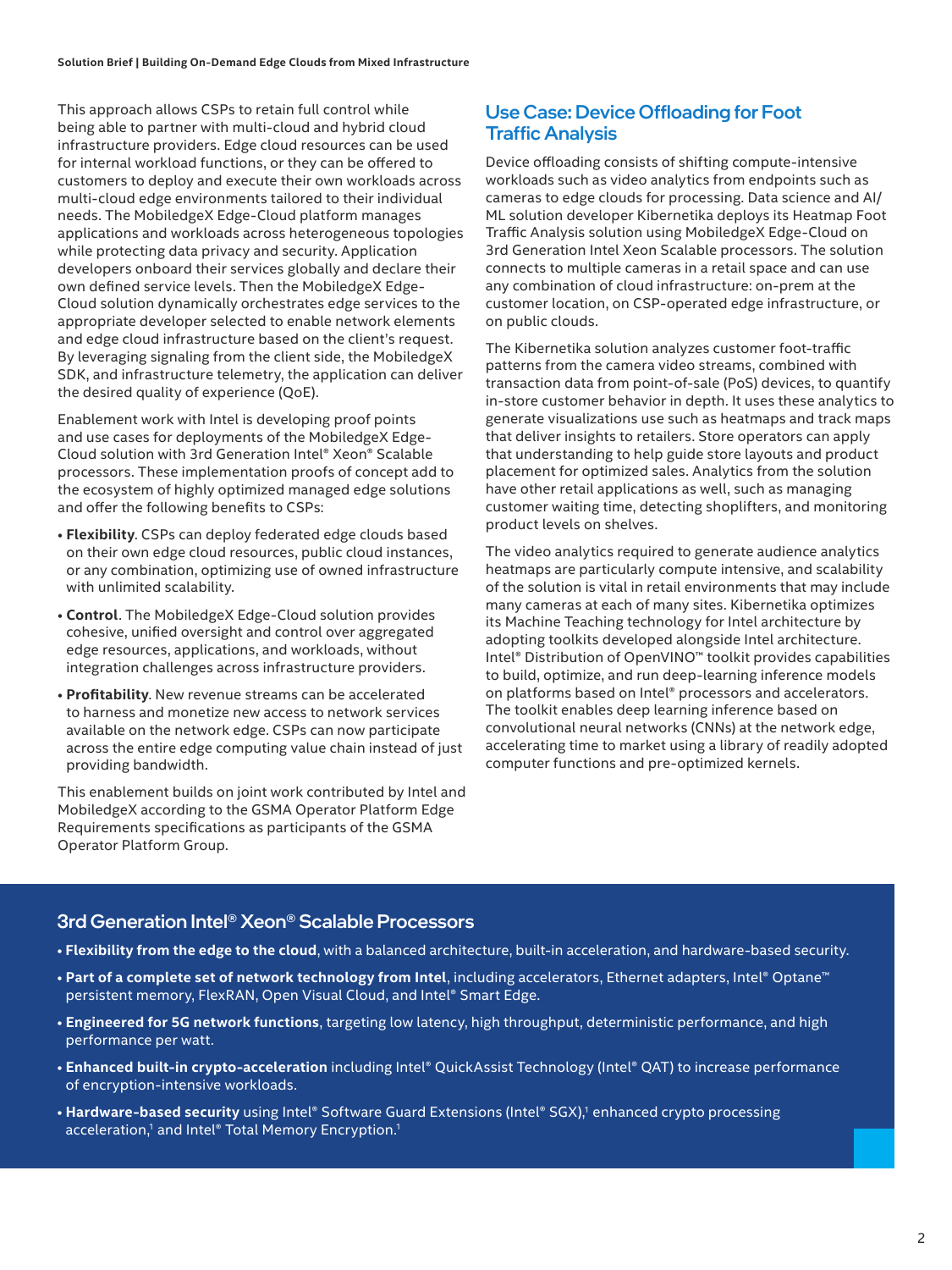A Kibernetika test team quantified that value, finding that the test server could support 144 camera streams for the audience analytics heatmap workload based on the Intel Distribution of OpenVINO toolkit, compared to 96 streams for the machine-learning workload based on the PyTorch framework, as shown in Figure 2.<sup>2</sup>



**Figure 2.** Capacity (simultaneous streams per server) for Kibernetika heatmap generation.2

#### Cloud-Native 5G User Plane Function (UPF)

Deutsche Telekom, MobiledgeX, and Mavenir collaborated on a proof-of-concept design for a cloudnative UPF for edge applications on CSP-operated or private 5G networks as well as in public clouds. The MobiledgeX Edge-Cloud 3.0 platform dynamically places UPF workloads on Intel® architecture-based edge infrastructure that is tuned to workload-specific requirements for proximity and performance.

**[More information ›](https://www.mavenir.com/press-releases/mavenir-and-mobiledgex-enable-global-edge-connectivity-with-deutsche-telekom/)**

#### **Conclusion**

The ability to define federated edge clouds based on any combination of owned edge assets and public cloud infrastructure is an ongoing monetization opportunity for CSPs. The MobiledgeX Edge-Cloud solution is a flexible, universal orchestration platform and control plane for this topology, optimized for performance on Intel architecture. This combination allows CSPs to offer edge cloud services with optimized TCO and service levels while retaining full control. On-demand edge clouds have potential to deliver new revenue while improving utilization of capital investments.